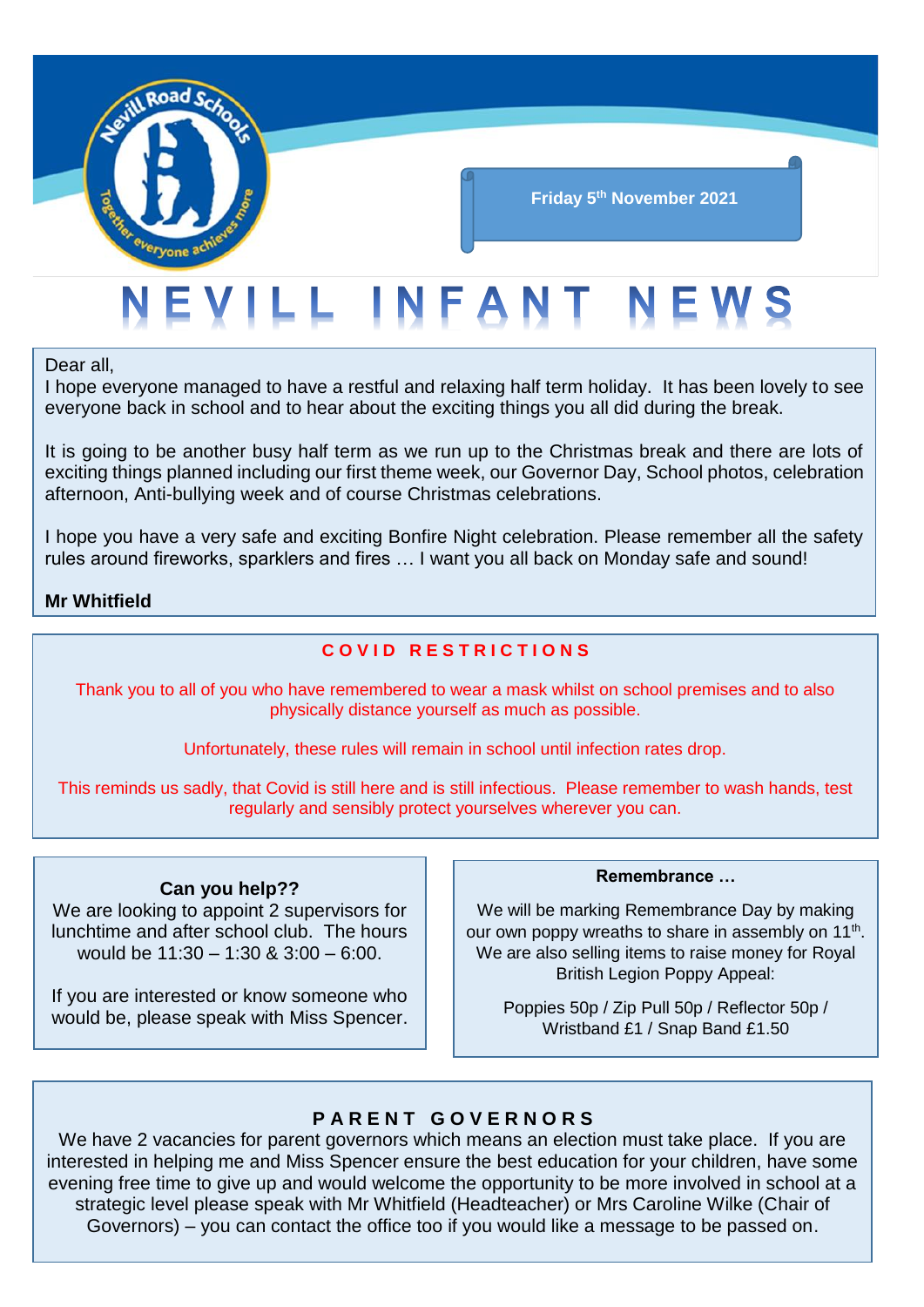

**Friday 5th November 2021**

## **Staff Spotlight**

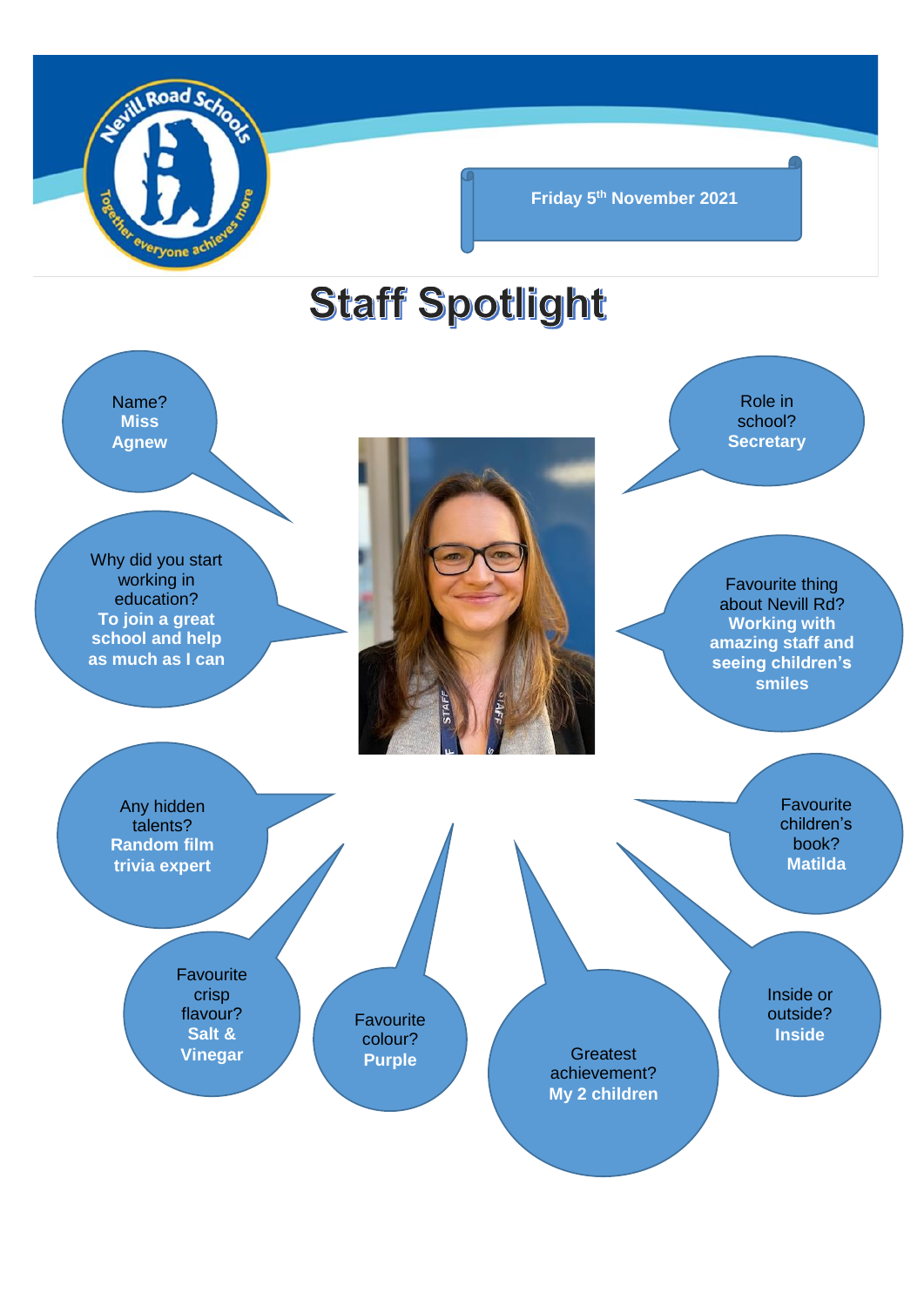

#### **Children in Need**

This will be 19<sup>th</sup> November – stay tuned for more information – you can make online donations to Children In Need via the following link:

**[https://app.parentpay.com/ParentPaySho](https://app.parentpay.com/ParentPayShop/Foc/Default.aspx?shopid=4956) [p/Foc/Default.aspx?shopid=4956](https://app.parentpay.com/ParentPayShop/Foc/Default.aspx?shopid=4956)**

**Friday 5th November 2021**

#### **Absence for appointments**

Please can we ask that appointment letters are now provided to Miss Agnew in the school office for dentist / doctor appointments occurring in the school day etc. If possible please arrange them for after school.

#### **School Car Park**

So we can continue to ensure the health and safety of our parents and children, please can we remind you that the school site car park is not available during the hours of 8:30 and 4:30.

If you are using your vehicle to drop off / pick up for breakfast club or after school club please be vigilant of others and ensure speed is no more than 5mph.

#### **Parents & Carers getting involved**

A big thank you to the parents and carers who came into school to meet with Mrs Stoddart to help us shape our new behaviour procedures. We are looking forward to getting you involved in how all the rewards work in school too.

I have asked Miss Spencer to set up and run a 'Parent Council' too where there will be a representative from each class – more details to follow soon but if you are interested please speak with Miss Spencer.

If you are interested in volunteering in school either by helping in class or with daily reading, phonics or maths learning please do get in touch so we can start the necessary checks and make sure you get the training and support from us you need to better help our children.

#### **C O M I N G S O O N**

11<sup>th</sup> Nov Remembrance Dav WB 15<sup>th</sup> Nov Anti-Bullying / Road Safety Week 18<sup>th</sup> Nov Governor Day in school 24th Nov School photos 17<sup>th</sup> Dec Celebration afternoon 22<sup>nd</sup> Dec Break up for holidays

#### **I N F O R M A T I O N**

#### **A L L T H I N G S C H R I S T M A S …** Parties Christmas Jumper Day Christmas Dinner Nevill the Christmas Elf Christmas Cards

**… dates to follow**